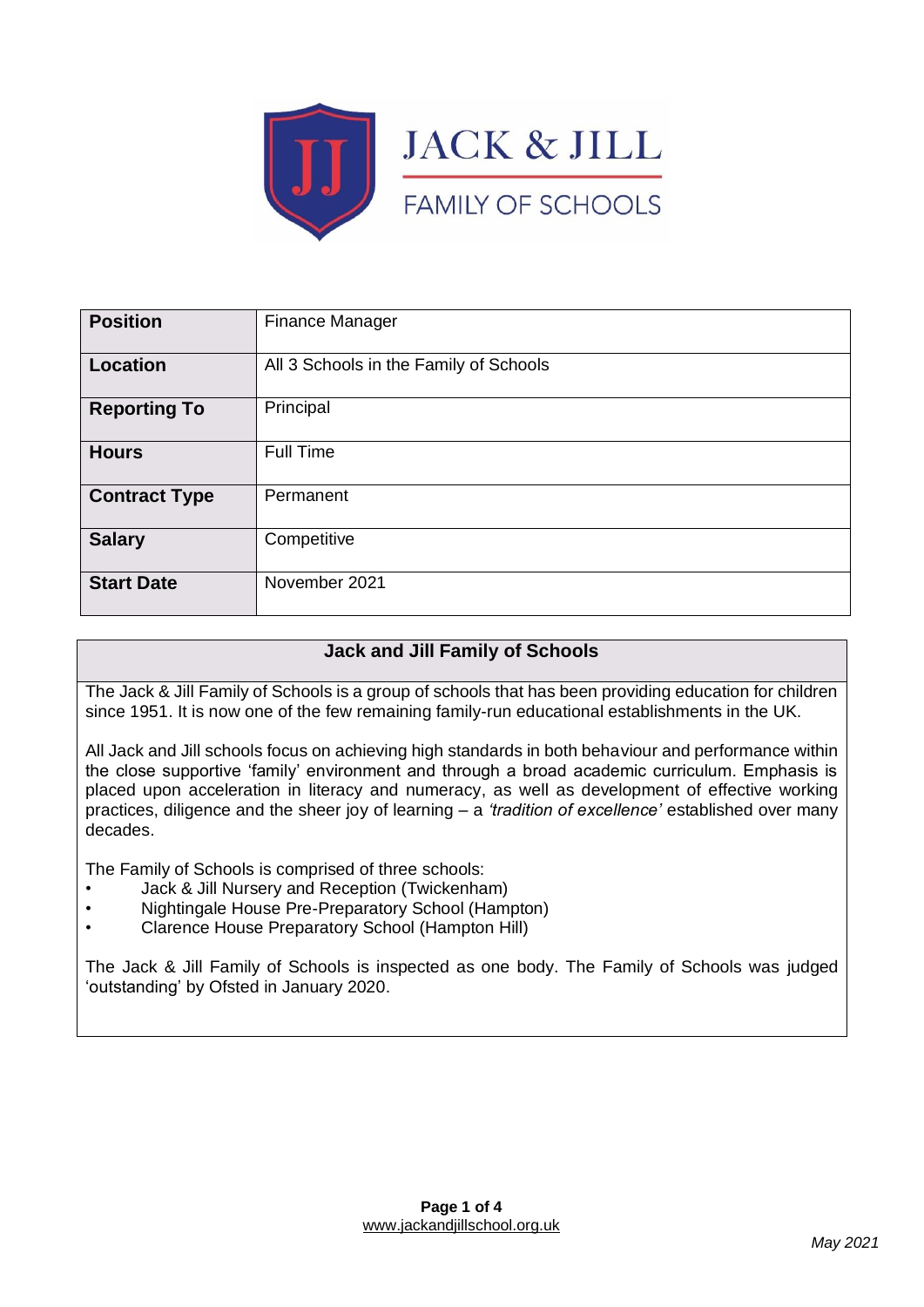### **Safeguarding**

The Jack & Jill Family of Schools is committed to safeguarding and promoting the welfare of all stakeholders. To meet this responsibility, we follow a rigorous selection process. All successful candidates will be subject to an enhanced Disclosure and Barring Service check.

#### **Structure Chart**

**Principal** ! Finance Manager

#### **Purpose of Role**

The Finance Manager is responsible for providing professional management of the Finance function in supporting the high standards required at the schools. This is a standalone role so the job holder will cover the whole Finance remit of the School from transactional to strategic leadership.

This is a very pivotal role and requires attention to detail, accuracy and good time management.

### *Job Content*

*This job description may be amended at any time following discussion between the line manager and the member of staff to meet the requirements of the Family of Schools*

#### **1. Leadership**

- To advise and work with the Proprietor and Strategic leadership Team (SLT) on the strategic use of funds to ensure efficient and effective staffing and improvements to the schools
- To ensure the finance function provides a high-quality service to all at the schools and secure continual improvement.
- To work with the Head of IT to automate processes to enhance efficiencies for the School and end users.
- Ability to interpret complex financial data and present to the Proprietor and SLTas required. Assist the SLT in formulating the 3-year School Development Plan and in establishing the policies, systems and procedures through which they shall be achieved.

#### **2. Operational**

- To ensure financial compliance, with effective controls and procedures are in place.
- To prepare, discuss, negotiate and agree the final budget with relevant stakeholders and use the agreed budget to actively monitor and control performance to achieve value for money. Inform the Principal and SLT of significant variance, its cause and take prompt corrective action, and propose revisions to the budget if necessary.
- To prepare the month end/termly reconciliations, accounts and year end data to allotted deadlines, liaising with the School's accountants as necessary.
- To monitor all accounting procedures and resolve problems, including processing all payments, operation of the bank accounts, ensuring full reconciliation.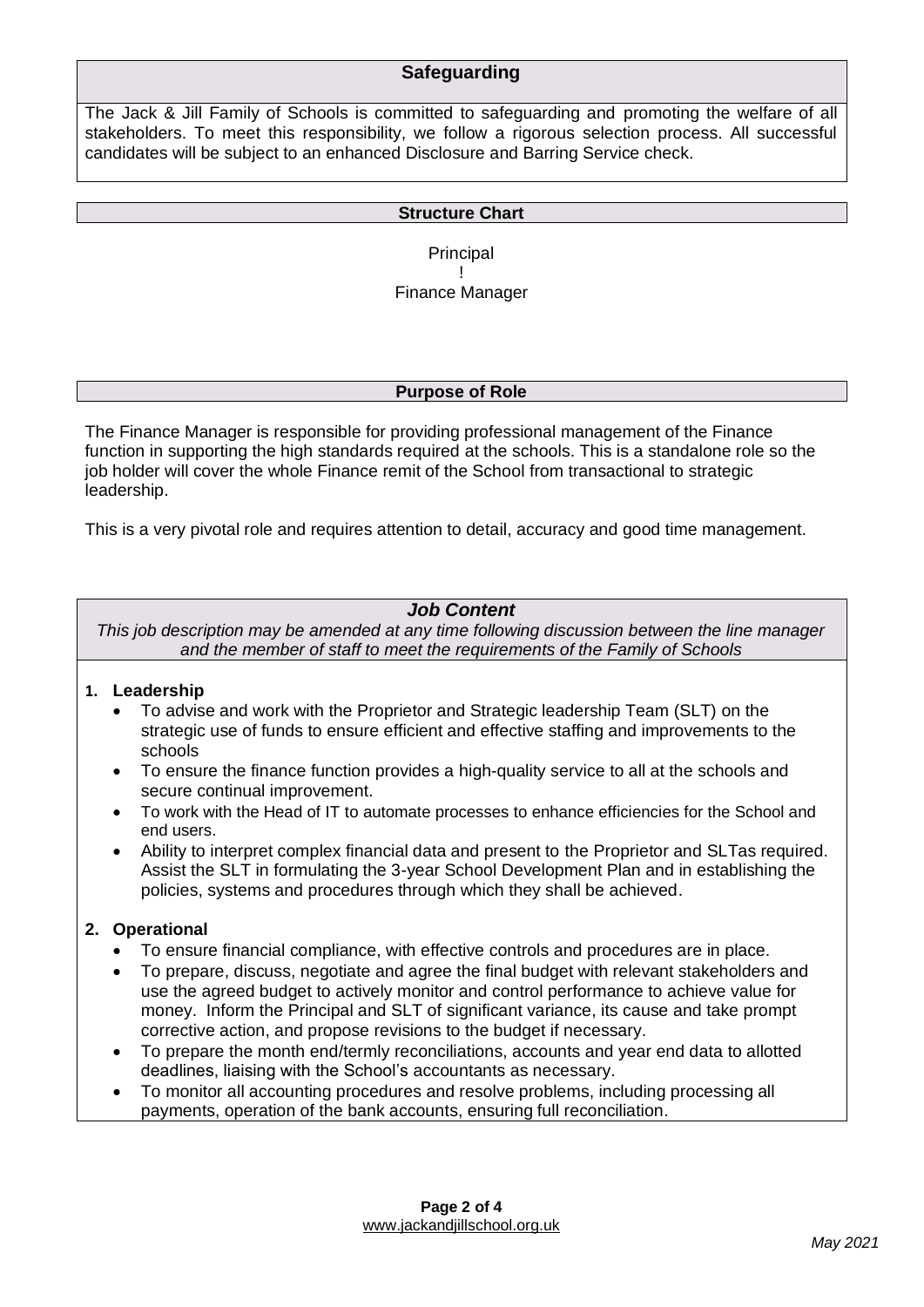- To negotiate, manage and monitor all contracts, tenders, agreements and insurances. Ensure any contractors are bound by robust contractual agreements.
- Responsible for the finance aspect of the School's management information system (FAMLY) and answer any queries on the finance side of this system.

### **3. Transactional**

- Create customer invoices and ensure that customers are invoiced correctly and all queries are dealt with promptly and courteously. Responsible for debtor management and impact on cash flow
- Ensure that all transactions are within the accounting and billing systems and that payment runs are made on time (SAGE 200 and FAMLY). This includes posting creditor invoices, bank payments, credit card statements, accruals, pre-payments and journals onto SAGE 200.
- Prepare the returns to Achieving for Children in relation to Early Years Funding.

### **3. Safeguarding**

The job holder has due regard for safeguarding and promoting the welfare of the children and will be required to follow the child protection procedures outlined in the schools' safeguarding policy.

### **4. Other duties**

Other duties at an appropriate level may be required. Whilst every effort has been made to explain the main duties and responsibilities of the role, there may be other duties to ensure the success of the School.

#### **What we can offer**

This is an exciting opportunity for a committed, dynamic and innovative Finance Manager with proven success to pay a significant role in the day-to-day management and future development of a high-achieving Family of Schools.

The opportunity to work in Twickenham, Hampton and Hampton Hill and be part of a Family of Schools that supports children up to the end of KS2.

### **Person Specification**

| <b>Attributes</b> | <b>Essential</b>                                                                                                                                                                                                    |
|-------------------|---------------------------------------------------------------------------------------------------------------------------------------------------------------------------------------------------------------------|
| Qualifications    | Degree level or equivalent and evidence of up-to-date CPD.<br><b>Qualified Accountant</b>                                                                                                                           |
| Experience        | Experience as a business/finance manager in a School would be<br>desirable<br>Self-starter and flexible with the ability to drive change and make<br>$\bullet$<br>processes more streamlined, efficient and robust. |
| Knowledge         | Extensive management information and finance management<br>systems experience, ideally SAGE.                                                                                                                        |